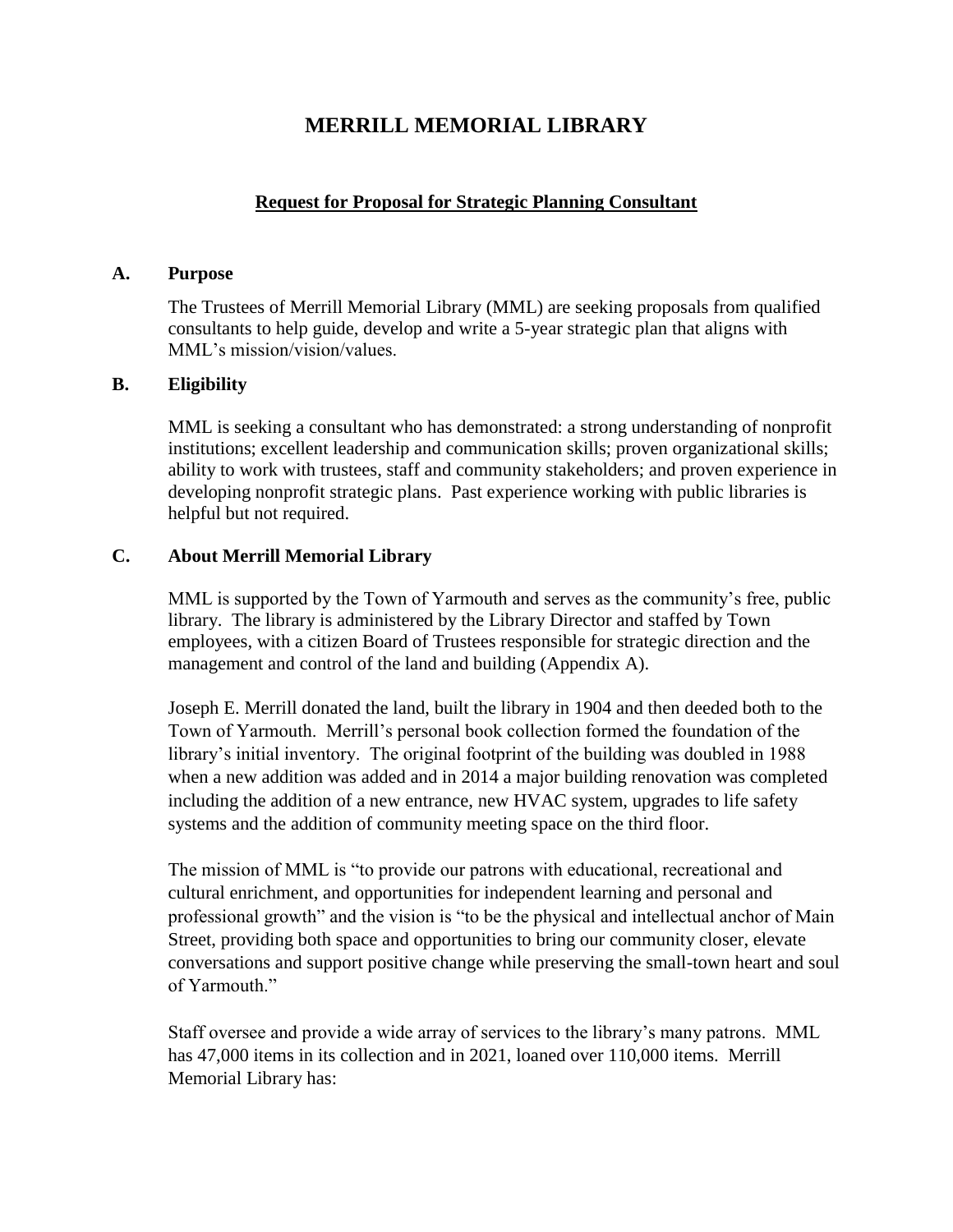- Adult collections fiction, nonfiction, audio books, movies, large-print books, periodicals and newspapers
- Children's services preschool picture books, early-reader books, and board books and juvenile chapter and non-fiction books, periodicals, and audio books
- Youth and young adult collections

The library also provides a wide-array of programming for residents of all ages.

The Trustees completed a 5-year strategic plan in 2016 which has served as a guide for how the library can best serve the community (Appendix B). The adopted plan was referred to and reviewed annually and an annual implementation plan was developed.

The COVID pandemic interrupted MML's usual and customary offerings. The library was closed for a short period early in the pandemic, however the staff responded very quickly to patrons' needs by offering curb-side service and creating online versions of many programs. As public health pressures eased, the library reopened and day-to-day operations are returning to pre-pandemic levels.

### **D. Scope of Work & Deliverables**

The Trustees expect the consultant to clearly describe the scope of work he/she will perform in their proposal. The proposal will include:

- A description of the project management and facilitation process:
	- A plan that demonstrates an understanding of the work to be performed including:
		- Utilizing a methodology acceptable for similar organizations;
		- Engaging internal and external stakeholders to gather critical data; and,
		- Reflecting the needs of library's constituents;
	- Qualifications of all consulting staff including experience in developing strategic plans and in data gathering to drive the process;
	- Comprehensive timeline; and,
	- Detailed cost estimates.

The proposal should describe how the consultant will work the Trustees/staff in the preprocess phase and the SP Committee composed of trustees, staff and community stakeholders once the process begins.

The proposal should also include three references familiar with the consultant's experience in strategic planning. Contact information for each reference should be included.

It is expected the preplanning process will occur over the summer (including the formation of the Strategic Planning Committee), and the Committee, with the support of the consultant, will conduct the most intensive portion of the planning process, including gathering input from stakeholders and developing the initial draft of the written strategic plan, beginning in the fall of 2022. Ideally, the Committee would like to be in a position to present the draft plan to the Trustees at their April 2023 meeting.